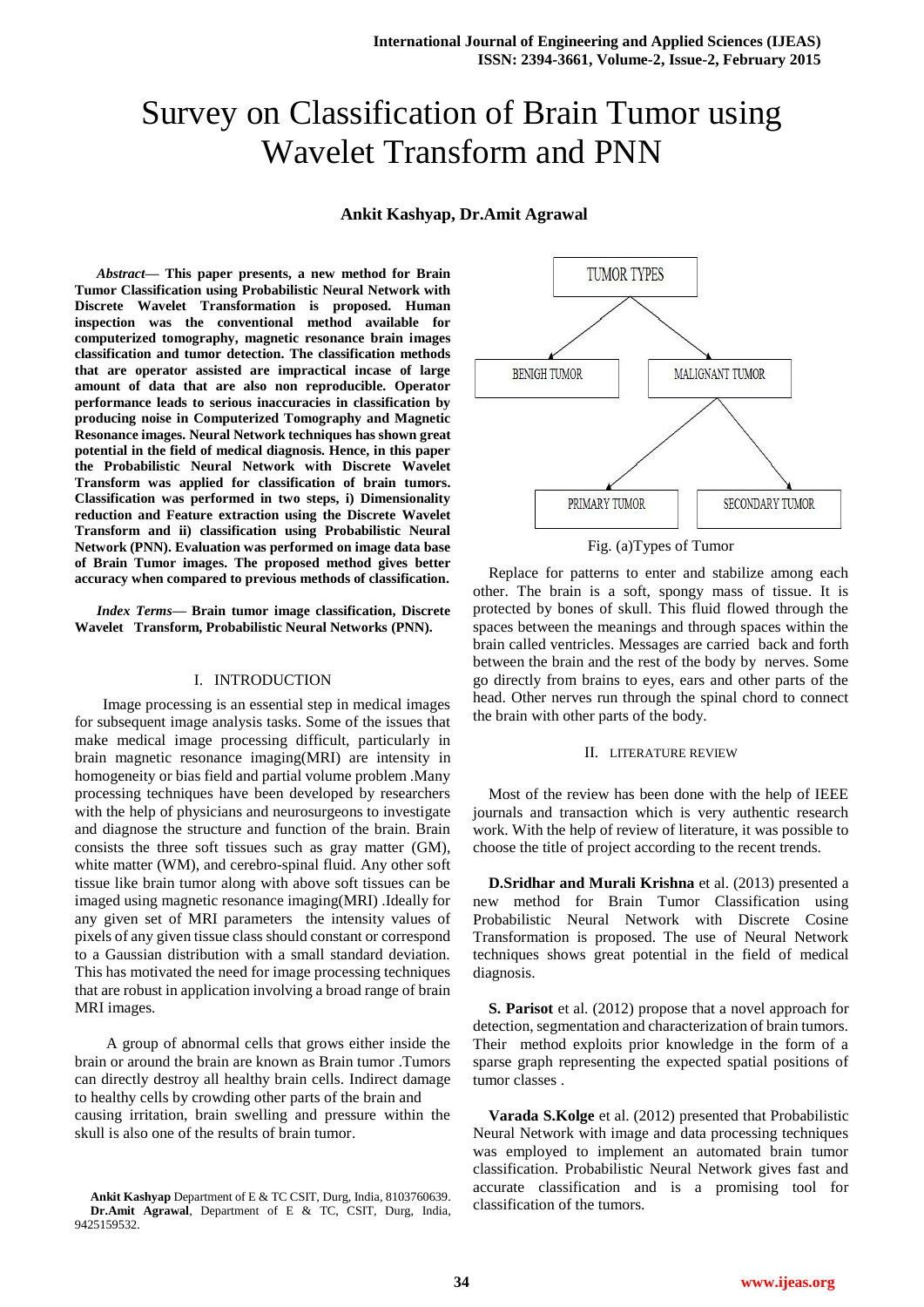**Mohd Fauzi Othman** et al. (2011) presented that Conventional methods of monitoring and diagnosing the diseases rely on detecting the presence of particular features by a human observer. The use of artificial intelligent techniques like neural networks, and fuzzy logic has shown great potential in this field.

**Nojun Kwak** et al. (2002) suggested that Feature selection plays an important role in classifying systems such as neural networks (NNs). The combined algorithm performed well in several experiments and should prove to be a useful method in selecting features for classification problems.

## III. DISCRETE WAVELET TRANSFORM

The CWT measures the similarity between the wavelet and the signal by continuously shifting and scaling the mother wavelet providing a time-scale representation. Hence, an infinite number of wavelets are required. This proceeds insightful, produces highly the signal with a wavelet function. Hence the wavelet transform can be realized using linear filters since the compression in the time domain corresponds to stretching and shifting a function's spectrum, each wavelet is equivalent to a band-pass filter. Thus the wavelet family a series of scaled wavelets, can be formed using a series of filters. When dilation of wavelet is only considered for the powers of two, it is known as a dyadic. For the dyadic case a time compression by a factor of 2 stretches the frequency spectrum of wavelet factor of 2and also shifts the frequency components by a factor of 2. Accordingly, each wavelet covers a distinct range of frequencies with a bandwidth reduction at each step. An infinite number of wavelets are required to cover the entire spectrum in order to account for DC. The combinations of scaling functions and wavelets can thus cover the entire range.

The discrete wavelet transform (DWT) yields a fast computation of wavelet transform through a series of filters. The DWT is realized through successive low pass and high pass filtering of the Discrete time signal, three level wavelet decomposition.

# IV. PROBABILISTIC NEURAL NETWORK

A suitable method for pattern classification is a type of Radial Basis Function (RBF) network, which is Probabilistic Neural Network. The basic structure of a probabilistic neural network is shown in fig. (b).

The fundamental architecture has three layers, an input layer, a pattern layer, and an output layer. The pattern layer constitutes a neural implementation of a Bayes classifier, where the class dependent Probability Density Functions (PDF) are approximated using a Parzen estimator.

Parzen estimator determines the PDF by minimizing the expected risk in classifying through the training set incorrectly. As the number of training samples increases, the classification gets closer to the true underlying class density functions using the Parzen estimator. Corresponding to each input vector in the training set the pattern layer consists a processing element. Equal number of processing elements lie with each output class otherwise a few classes may be inclined falsely leading to poor classification results.



# Fig. (b) Architecture of Probabilistic Neural Network

Each processing element in the pattern layer is trained once. When an input vector matches the training vector elements are trained to return a high output value. In order to obtain more generalization a smoothing factor is included while training the network. The pattern layer classifies the input vectors based on competition, where only the highest match to an input vector wins and generates an output. Hence for any given input vector only one classification category is generated. No output is generated if there is no relation between input patterns and the patterns programmed into the pattern layer.

Classification is done on the basis of Bayesian theory in probabilistic neural networks, the input vectors are classified into one of the two classes in a Bayesian optimal manner. It may be worse to misclassify a vector that is actually a member of class A than it is to misclassify a vector that belongs to class B as this theory provides a cost function. The Bayes rule classifies an input vector belonging to class A as,

$$
P_A C_A f_A(x) > P_B C_B f_B(x)
$$

P<sup>A</sup> - Priori probability of occurrence of patterns in class A  $C_A$  - Cost associated with classifying vectors  $J_A(x)$  - Probability density function of class A

Brain tumor image database is shown in figure 4 and its normalized version is shown in figure 5. Before doing simulation size of the brain tumor images are reduced to 4 x 4. These reduced size images are used as inputs to the Discrete Wavelet Transform.

# V. COMPARISON BETWEEN DCT AND DWT TECHNIQUES

# **Result analysis comparison between DCT and DWT techniques**

For DCT technique we can achieve the Cr=1.6 compression ratio.

For DWT technique we can achieve the Cr=1.9 to 2.3 compression ratio.

Where,